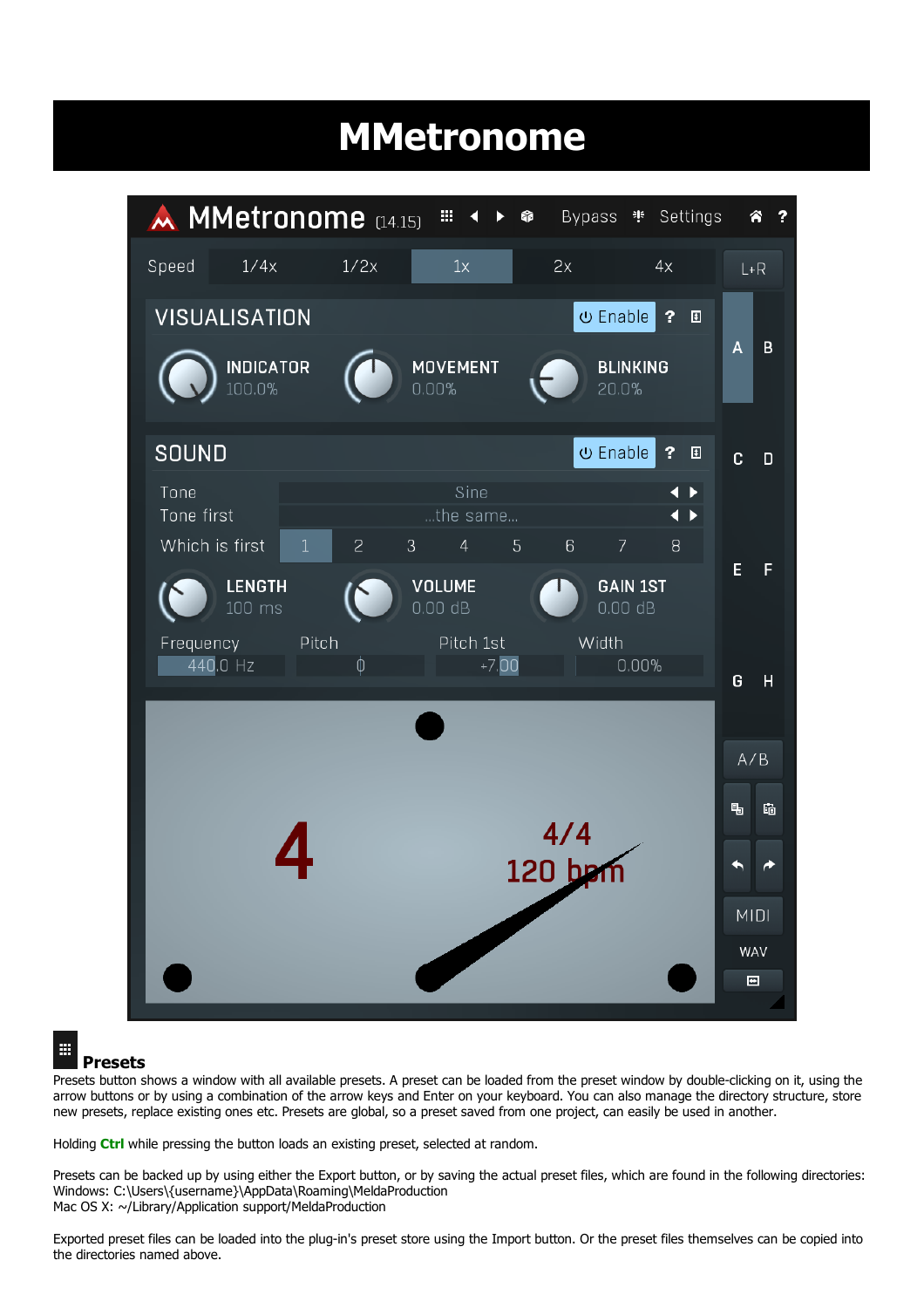Files are named based on the name of the plugin in this format: "{pluginname}presets.xml", for example: MAutopanpresets.xml or MDynamicspresets.xml. If the directory cannot be found on your computer for some reason, you can just search for the particular file.

### Left arrow

Left arrow button loads the previous preset.

Right arrow button loads the next preset.

#### 昂 Randomize

Right arrow

Randomize button loads a random preset.

### 非

**Panic**<br>Panic button resets the plugin state. You can use it to force the plugin to report latency to the host again and to avoid any audio problems. For example, some plugins, having a look-ahead feature, report the size of the look-ahead delay as latency, but it is inconvenient to do that every time the look-ahead changes as it usually causes the playback to stop. After you tweak the latency to the correct value, just click this button to sync the track in time with the others, minimizing phasing artifacts caused by the look-ahead delay mixing with undelayed audio signals in your host. It may also be necessary to restart playback in your host.

Another example is if some malfunctioning plugin generates extremely high values for the input of this plugin. A potential filter may start generating very high values as well and as a result the playback will stop. You can just click this button to reset the plugin and the playback will start again.

#### Settings

#### Settings

Settings button shows a menu with additional settings of the plugin. Here is a brief description of the separate items.

Activate lets you activate the plugin if the drag & drop activation method does not work in your host. In this case either click this button and browse to the licence file on your computer and select it. Or open the licence file in any text editor, copy its contents to the system clipboard and click this button. The plugin will then perform the activation using the data in the clipboard, if possible.

There are 4 groups of settings, each section has its own detailed help information: GUI & Style enables you to pick the GUI style for the plug-in and the main colours used for the background, the title bars of the windows and panels, the text and graphs area and the highlighting (used for enabled buttons, sliders, knobs etc).

Advanced settings configures several processing options for the plug-in.

Dry/wet affects determines, for Multiband plug-ins, which multiband parameters are affected by the Global dry/wet control.

Smart interpolation adjusts the interpolation algorithm used when changing parameter values; the higher the setting the higher the audio quality and the lower the chance of zippering noise, but more CPU will be used.

# WWW

WWW button shows a menu with additional information about the plugin. You can check for updates, get easy access to support, MeldaProduction web page, video tutorials, Facebook/Twitter/YouTube channels and more.

| 4х<br>тл<br>⊥八<br>Speed |  |  | '2x |  | Speed |
|-------------------------|--|--|-----|--|-------|
|-------------------------|--|--|-----|--|-------|

Speed lets you speed up the metronome rate, hence instead of clapping on quarter notes, the plugin can clap on eight notes for example.



Visualisation panel contains settings of the metronome visualisation. You can also disable the visualisation completely if you only need the sound engine.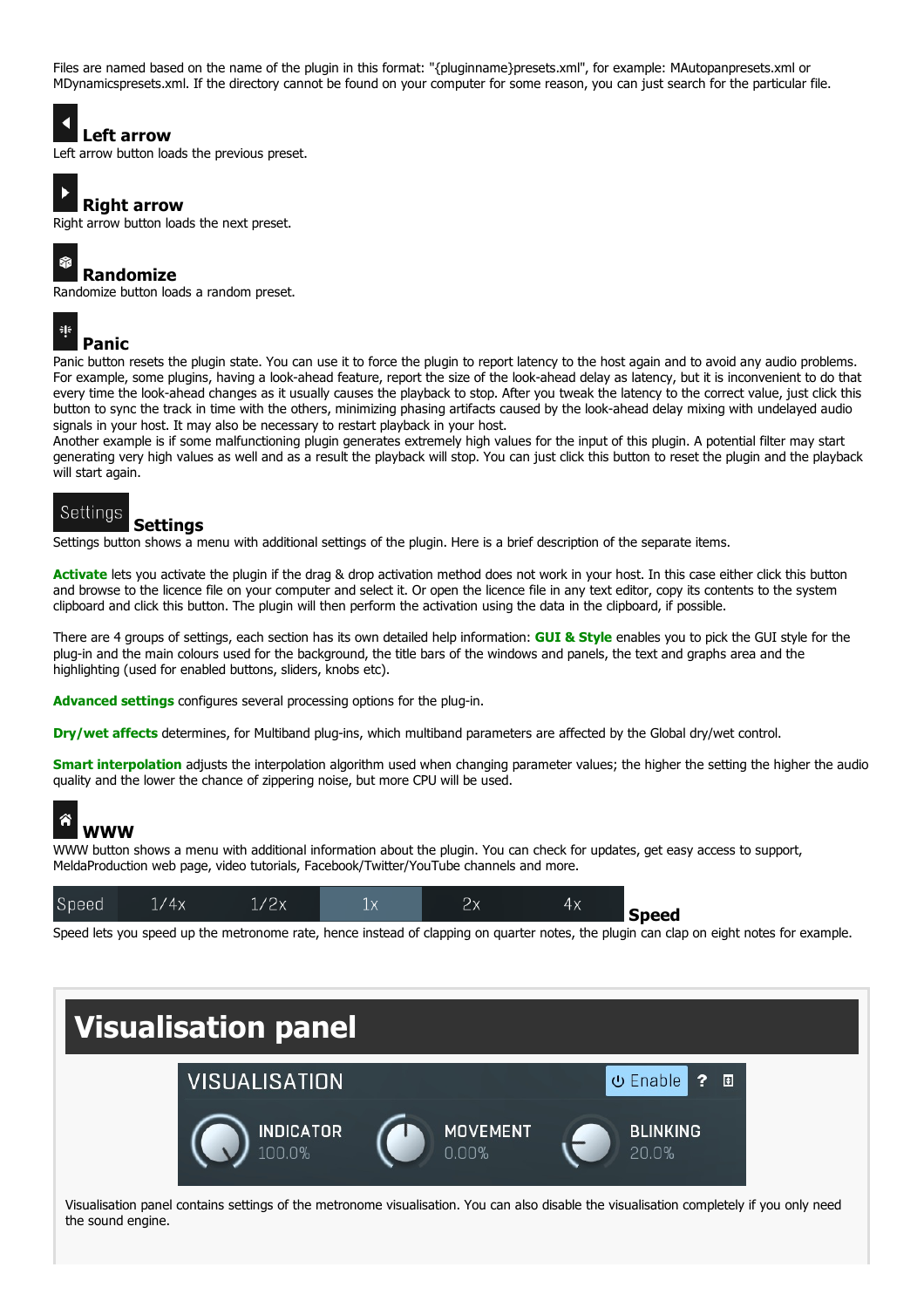

Indicator

Indicator controls the opacity of the metronome indicator. Range: 0.00% to 100.0%, default 100.0%



#### **MOVEMENT**  $0.00%$

#### Movement

Movement controls the movement shape of the metronome indicator. Default 0% makes it go completely linearly, like a physical metronome. However you may find it useful for use positive values to make it jump more quickly (especially with higher display FPS), or conversely negative values to make it stay closer to extremes (with lower display FPS). Range: -100.0% to 100.0%, default 0.00%



#### Blinking

Blinking controls the amount of fill that is displayed on every beat and looks a lot like blinking the entire plugin view. Range: 0.00% to 100.0%, default 20.0%